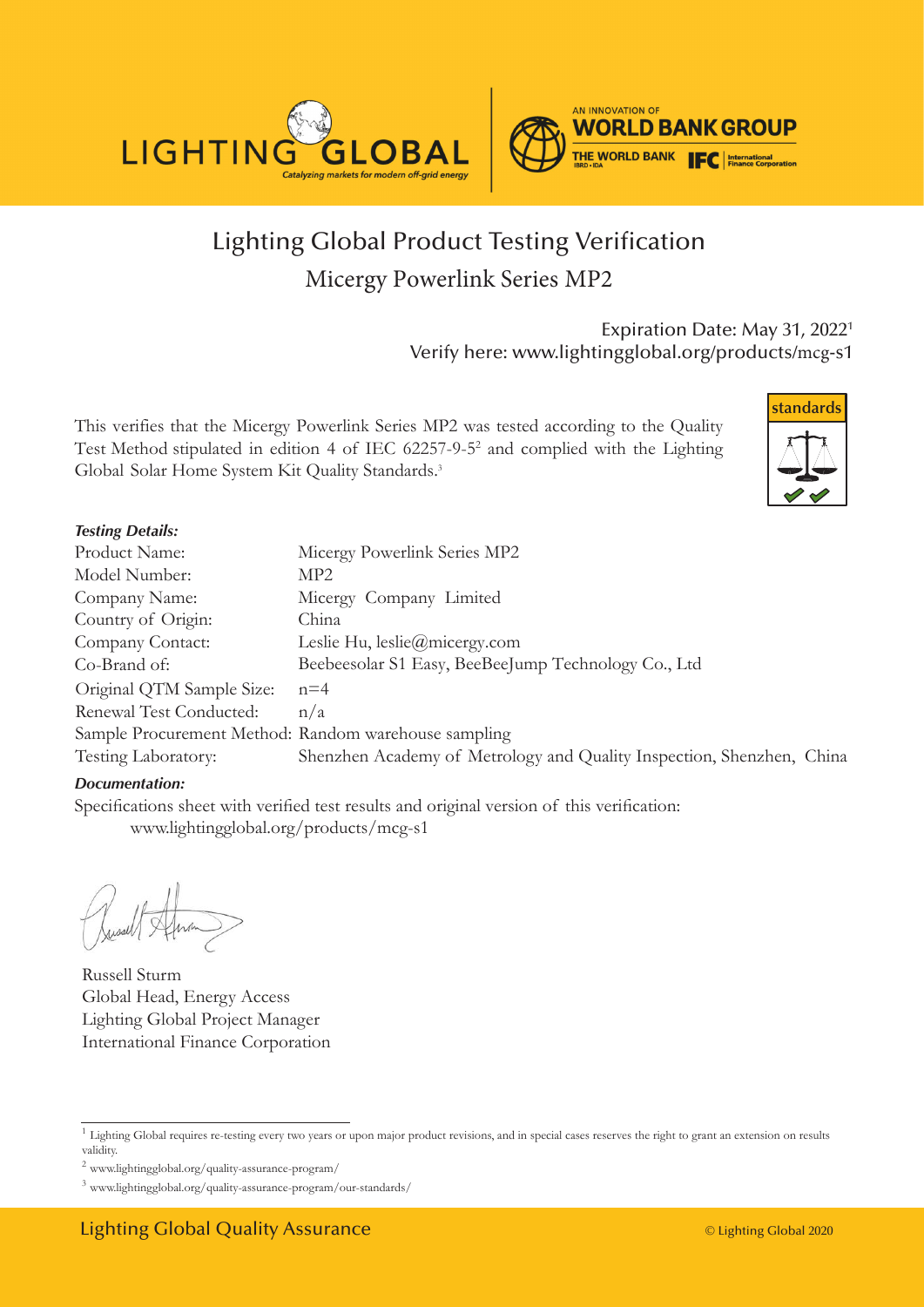# Type Approval Micergy Powerlink Series MP2

#### Verify here: www.lightingglobal.org/products/mcg-s1

| Category                           | <b>Quality Standard</b>                                                                                                                                                                                                                                                                                                                                                                                                                                                                                                                                  | Verdict |
|------------------------------------|----------------------------------------------------------------------------------------------------------------------------------------------------------------------------------------------------------------------------------------------------------------------------------------------------------------------------------------------------------------------------------------------------------------------------------------------------------------------------------------------------------------------------------------------------------|---------|
| Truth In Advertising               | Manufacturer, Product Name and Model Number accurately<br>specified                                                                                                                                                                                                                                                                                                                                                                                                                                                                                      | Pass    |
|                                    | Performance and Component Ratings accurately specified.<br>Any description of the product that appears on the<br>packaging, inside the package and in any media shall be<br>truthful and accurate. No statements mislead buyers or end<br>users about the utility of the product. Numeric ratings deviate<br>no more than 15% from actual performance (note that it<br>is acceptable for actual performance to exceed advertised<br>performance).                                                                                                        | Pass    |
|                                    | Port voltage and current specifications, if provided, are<br>accurate. Included appliances function when connected to<br>ports. Power output of ports is sufficient to power appliances<br>that are advertised but not included. Ports that are intended<br>for a function other than providing power, such as data ports,<br>are not required to meet this standard.                                                                                                                                                                                    | Pass    |
| Lumen Maintenance                  | Average relative light output $\geq 90\%$ of initial light output at<br>2,000 hours with only one sample allowed to fall below 85%<br>OR All 4 samples maintain $\geq$ 95% of initial light output at<br>$1,000$ hours                                                                                                                                                                                                                                                                                                                                   | Pass    |
| Circuit and Overload<br>Protection | Products include a current limiting mechanism to prevent<br>irreversible damage to the system. The mechanism is easily<br>resettable or replaceable by the user, or automatically resets.<br>If replaceable fuses are used for circuit protection, sizes are<br>labeled on the product and listed in the user manual, and,<br>if fuses are replaceable by the user, at least one spare fuse<br>is included with the product. Included appliances are not<br>required to meet this standard unless they have ports that are<br>intended to provide power. | Pass    |
| <b>AC-DC Charger Safety</b>        | Any included AC-DC charger carries approval from a<br>recognized consumer electronics safety regulator                                                                                                                                                                                                                                                                                                                                                                                                                                                   | yes     |
| Wiring and Connector<br>Safety     | Wires, cables and connectors are appropriately sized for the<br>expected current and voltage.                                                                                                                                                                                                                                                                                                                                                                                                                                                            | Pass    |
| Hazardous<br>Substances Ban        | No battery contains cadmium or mercury at levels greater<br>than trace amounts                                                                                                                                                                                                                                                                                                                                                                                                                                                                           | Pass    |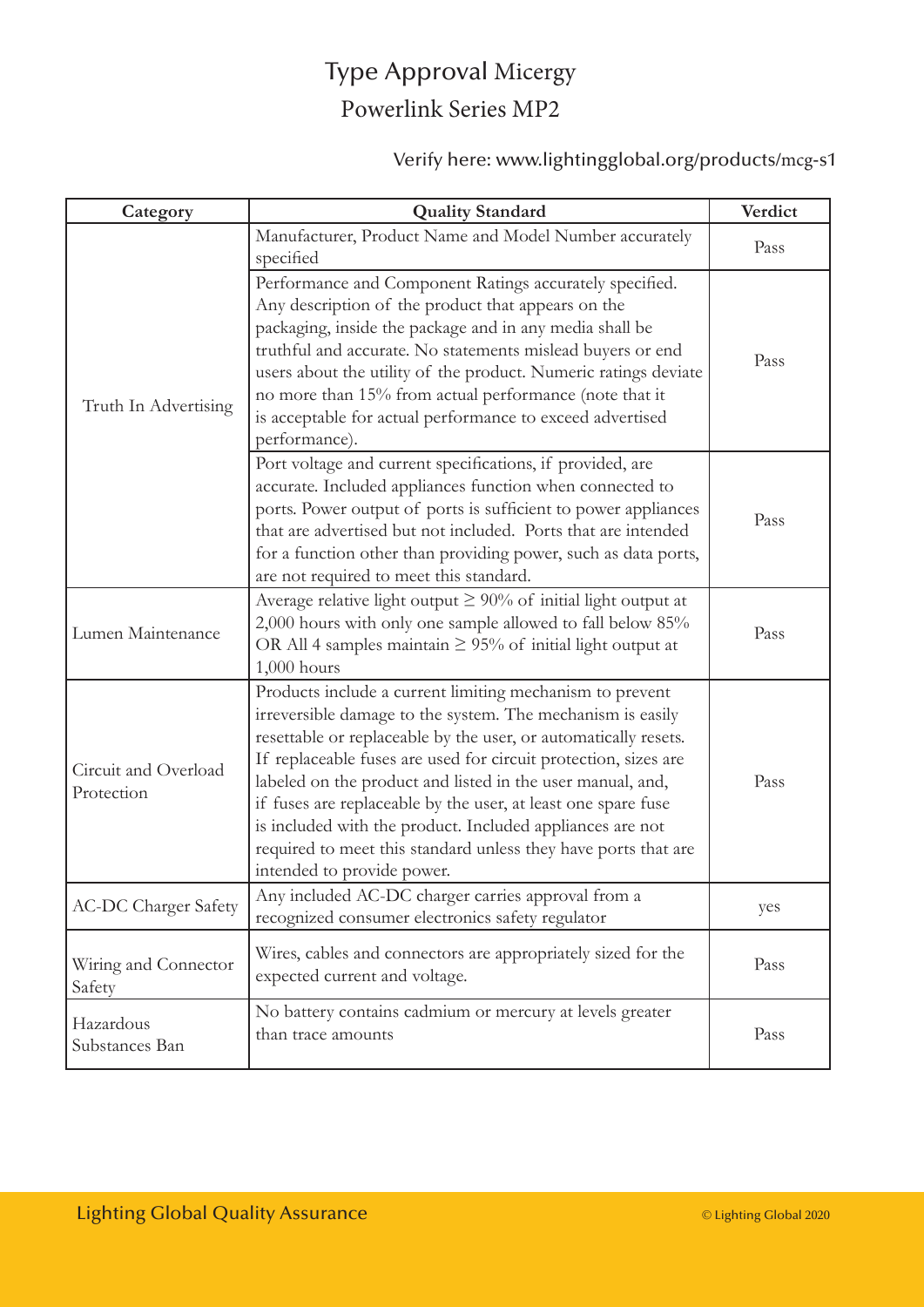# Type Approval Continued Micergy Powerlink Series MP2

Verify here: www.lightingglobal.org/products/mcg-s1

| Category                                   | <b>Quality Standard</b>                                                                                                                                                                                                                                                                                                                                                                                                                                         | Verdict |
|--------------------------------------------|-----------------------------------------------------------------------------------------------------------------------------------------------------------------------------------------------------------------------------------------------------------------------------------------------------------------------------------------------------------------------------------------------------------------------------------------------------------------|---------|
| <b>Battery Protection</b>                  | Protected by an appropriate charge controller that prolongs<br>battery life and protects the safety of the user.<br>4 samples must meet the requirements outlined in Lighting<br>Global Quality Standards.<br>Lithium batteries carry IEC 62281, IEC 62133-2, UL 1642<br>or UN 38.3 certification and have overcharge protection for<br>individual cells or sets of parallel-connected cells. Batteries of<br>included appliances must also meet this standard. | Pass    |
| <b>Battery Durability</b>                  | The average capacity loss of 4 samples does not exceed 25%<br>and only one sample may have a capacity loss greater than<br>35% following the battery durability storage test as defined in<br>IEC/TS 62257-9-5 Annex BB                                                                                                                                                                                                                                         | Pass    |
| PV Overvoltage<br>Protection               | If the battery is disconnected or isolated, the system must not<br>be damaged and the load terminals shall maintain a voltage<br>that is safe for their intended uses.                                                                                                                                                                                                                                                                                          | Pass    |
| Miswiring Protection                       | The user interface is designed to minimize the likelihood<br>of making improper connections. If improper or reversed<br>connections can easily be made, they cause no damage to the<br>system or harm to the user.                                                                                                                                                                                                                                              | Pass    |
| Physical Ingress<br>Protection             | IP2X for all products, IP3X (or $2X +$ circuit protection) for<br>PV modules, IP5X for fixed outdoor products                                                                                                                                                                                                                                                                                                                                                   | Pass    |
| Water Ingress<br>Protection                | Degree of protection required is based on product type:<br>Fixed separate (indoor): No protection required<br>Portable separate: Occasional exposure to rain<br>Portable integrated: Frequent exposure to rain<br>Fixed integrated (outdoor): Permanent outdoor exposure<br>PV modules: Outdoor rooftop installation                                                                                                                                            | Pass    |
| Drop Test                                  | Fixed separate (indoor): No requirement<br>All other products: All samples are functional after drop test;<br>none result in dangerous failures.                                                                                                                                                                                                                                                                                                                | Pass    |
| Soldering and Elec-<br>tronics Workmanship | The system and any included appliances are rated "Good"<br>or Fair" for workmanship quality as defined in Annex F of<br>IEC/TS 62257-9-5. At most, one sample may fail to function<br>when initially evaluated.                                                                                                                                                                                                                                                 | Pass    |
| Mechanical Durability                      | 4 samples and included appliances are functional after Switch,<br>Connector, Gooseneck and Strain Relief tests; none result in<br>dangerous failures                                                                                                                                                                                                                                                                                                            | Pass    |
| Cable Specifications                       | Any outdoor cables must be outdoor-rated and UV resistant.                                                                                                                                                                                                                                                                                                                                                                                                      | Pass    |